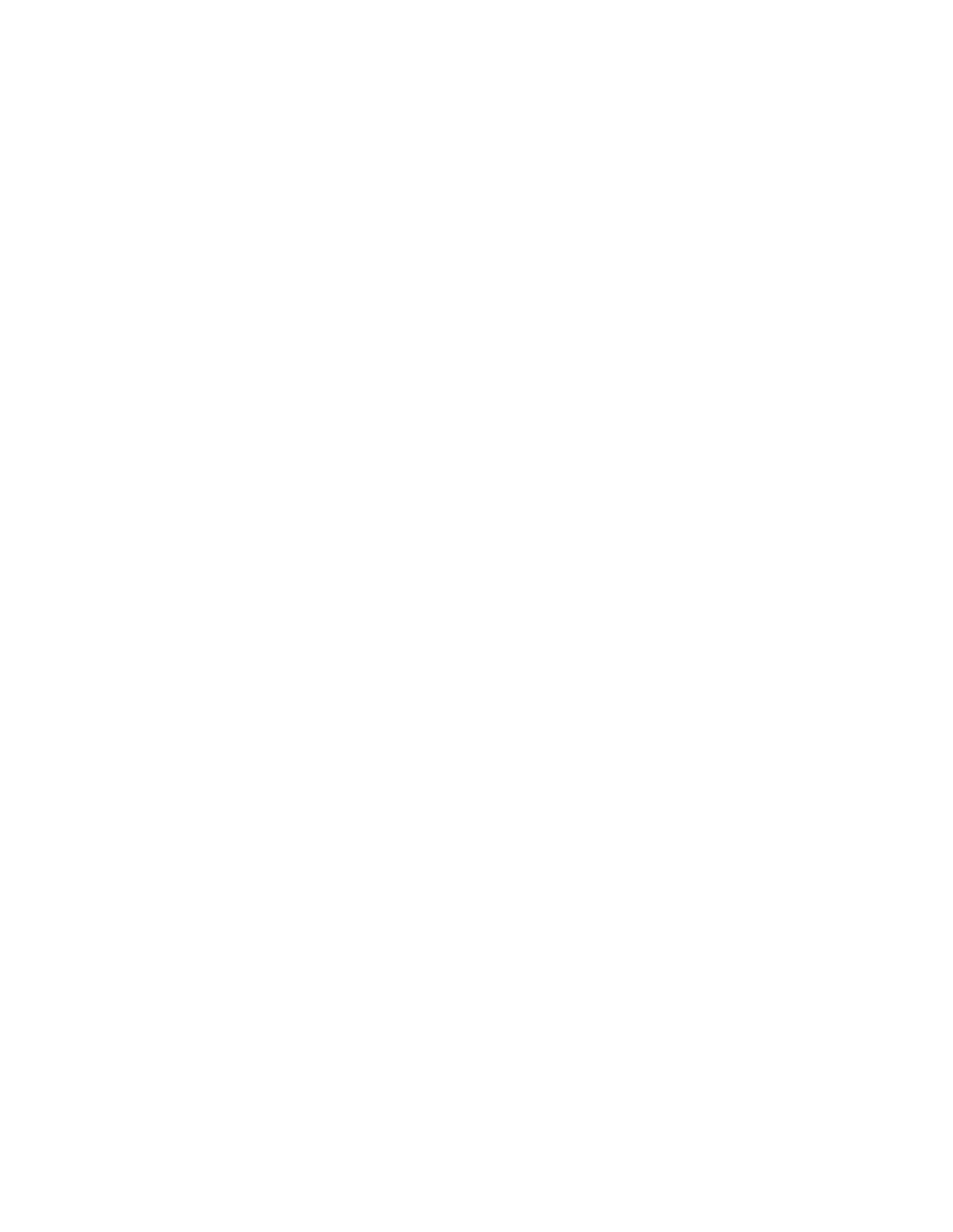## Selected Projects

| Morgan Court Condo<br>Project       | 211 Madison Avenue, New York, NY<br>Facade repair and restoration, concrete, steel and brick<br>repair.          |                     |  |  |
|-------------------------------------|------------------------------------------------------------------------------------------------------------------|---------------------|--|--|
|                                     | 32 Stories                                                                                                       | est. \$450,000.00   |  |  |
| <b>Perlbinder Realty</b><br>Project | 211 Madison Avenue, New York, NY                                                                                 |                     |  |  |
|                                     | New Lot line windows in<br>new masonry openings                                                                  | est. \$250,000.00   |  |  |
| Don Summa<br>Project                | Lorimer Street, Brooklyn, NY                                                                                     |                     |  |  |
|                                     | Facade Repair and Restoration                                                                                    | est. \$150,000.00   |  |  |
| Roxborough Apts.<br>Project         | West 92nd Street, New York, NY                                                                                   |                     |  |  |
|                                     | Masonry and Terra Cotta Repair and Restoration                                                                   |                     |  |  |
|                                     | 50,0000 SF                                                                                                       | est. \$450,000.00   |  |  |
| Roxborough Apts.<br>Project         | West 92nd Street, New York, NY                                                                                   |                     |  |  |
|                                     | LL 11 Inspections                                                                                                |                     |  |  |
|                                     | 50,0000 SF                                                                                                       |                     |  |  |
| <b>Private Client</b><br>Project    | Prospect Park West, Brooklyn, NY                                                                                 |                     |  |  |
|                                     | Façade and Roof Condition Reports                                                                                |                     |  |  |
| Jim and Houda<br>Foster             |                                                                                                                  |                     |  |  |
| Project:                            | Exterior restoration of Brownstone, New York NY                                                                  |                     |  |  |
|                                     | 2,500 SF                                                                                                         | \$134,500.00        |  |  |
| <b>Bob Carswell</b><br>Project      | 815 Greenwich Street, New York, NY                                                                               |                     |  |  |
|                                     | Historic Preservation, roof, façade & windows                                                                    |                     |  |  |
|                                     | 7200 SF                                                                                                          | \$282,800.00        |  |  |
| Kaplan Realty<br>Project:           | 170 West 74 <sup>th</sup> Street, New York, NY<br><b>Storefront Replacement</b>                                  |                     |  |  |
|                                     | 30,100 SF façade                                                                                                 | \$354,200.00        |  |  |
| <b>Private Client</b><br>Project    | West 90 <sup>th</sup> Street, New York, NY<br>Interior Renovation/MEP Upgrades                                   |                     |  |  |
|                                     | 1,600 SF                                                                                                         | est. \$700,00.00    |  |  |
| Erin Wilson<br>Project              | Barrow Street, New York, NY                                                                                      |                     |  |  |
|                                     | Interior Renovation/Apartment combination                                                                        |                     |  |  |
|                                     | 1,200 SF                                                                                                         | est. \$350,000.00   |  |  |
| <b>Yaakov Elkon</b><br>Project      | Private Residence, Kings Point, NY<br>New construction including garage,<br>pool, retaining walls, and site work |                     |  |  |
|                                     | 10,000 SF                                                                                                        | est. \$7,000,000.00 |  |  |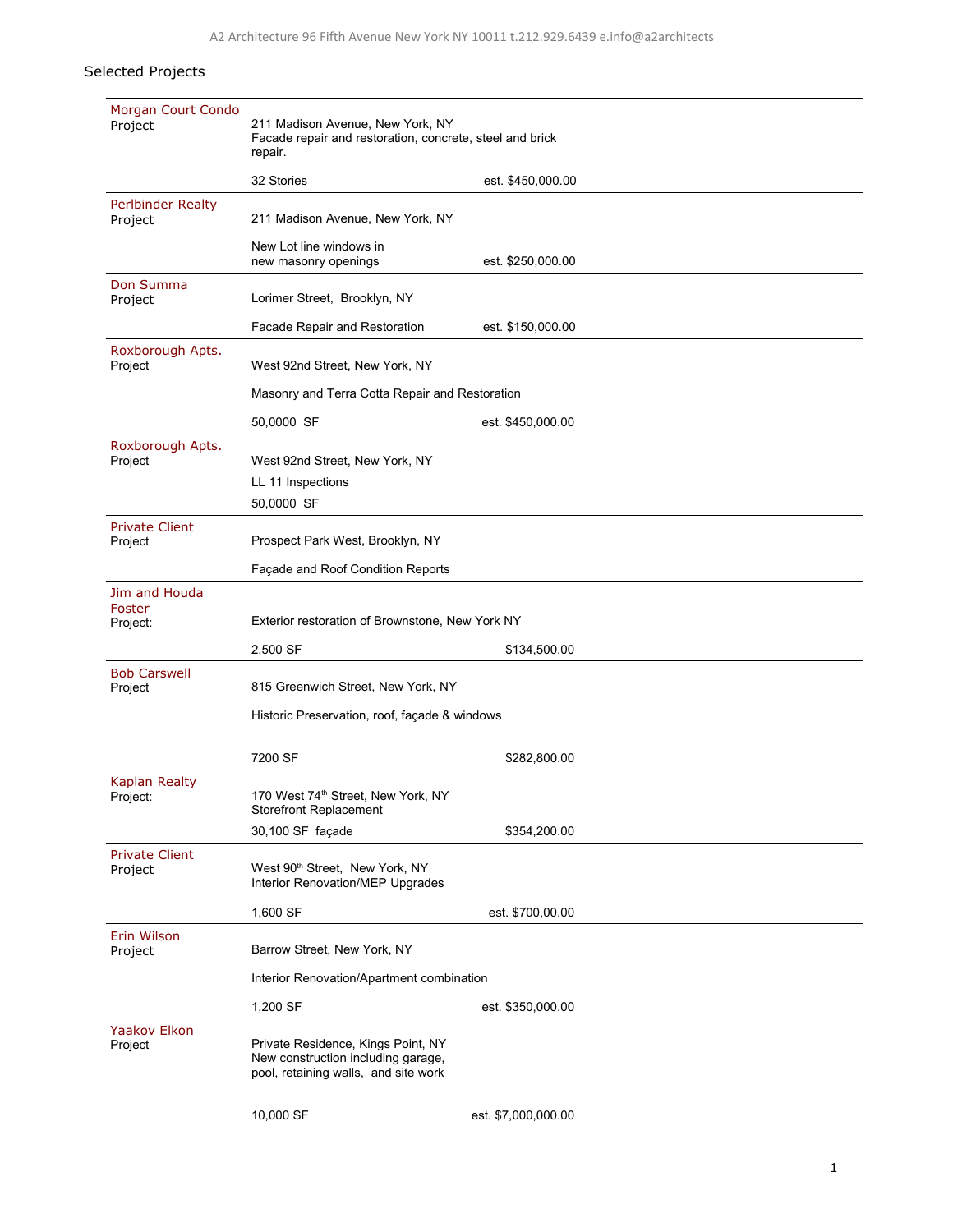| <b>Private Client</b><br>Project                | Hudson Street, New York, NY                                    |                   |  |
|-------------------------------------------------|----------------------------------------------------------------|-------------------|--|
|                                                 | Interior Renovation                                            |                   |  |
|                                                 | 2,000 SF                                                       | est.\$350,000.00  |  |
| <b>Private Client</b><br>Project                | East 73rd Street, New York, NY                                 |                   |  |
|                                                 | Interior Renovation                                            |                   |  |
|                                                 | 700 SF                                                         | est. \$200,000.00 |  |
| <b>Private Client</b><br>Project                | 485 Park Avenue, New York, NY<br>Interior Renovation           |                   |  |
|                                                 | 5,000 SF                                                       | est.\$900,000.00  |  |
| <b>Private Client</b><br>Project                | 5 <sup>th</sup> Avenue, New York, NY<br>Interior Renovation    |                   |  |
|                                                 | LL58 & code compliance<br>3,500 SF                             | est.\$400,000.00  |  |
| <b>Private Client</b><br>Project                | West 108th Street, New York, NY                                |                   |  |
|                                                 | Apartment Design & NYC DOB services                            |                   |  |
|                                                 | 2,500 SF                                                       | est.\$158,000.00  |  |
| <b>Private Client</b><br>Project                | 51 5th Avenue, New York, NY<br>Bath and Kitchen Renovation     | est.\$59,000.00   |  |
| <b>Private Client</b><br>Project                | East 16th Street, New York, NY                                 |                   |  |
|                                                 | Interior renovation and apartment combination                  |                   |  |
|                                                 | 1,400 SF                                                       | \$170,000.00      |  |
| <b>Perlbinder Realty</b><br>Project             | 423 East 52 <sup>nd</sup> Street                               |                   |  |
|                                                 | Local Law 84 Benchmarking                                      |                   |  |
| Morgan Court Condo<br>Project                   | 211 Madison Avenue, NY NY                                      |                   |  |
|                                                 | Local Law 84 Benchmarking                                      |                   |  |
| <b>Private Client</b><br>Project                | 150 KW Back up generator in Landmark District                  |                   |  |
| Morgan Court Condo<br>Project                   | <b>Emergency Generator consulting</b>                          |                   |  |
| <b>Hello World</b><br>Communications<br>Project | 118 West 22 <sup>nd</sup> Street, New York, NY                 |                   |  |
|                                                 | <b>Mechanical Upgrades</b>                                     |                   |  |
|                                                 | 6,000 SF                                                       | est.\$125,000.00  |  |
| <b>Idan Elkon</b><br>Project                    | Ichimura Restaurant                                            |                   |  |
|                                                 | 69 Leonard Street, New York, NY<br><b>Interior Renovations</b> |                   |  |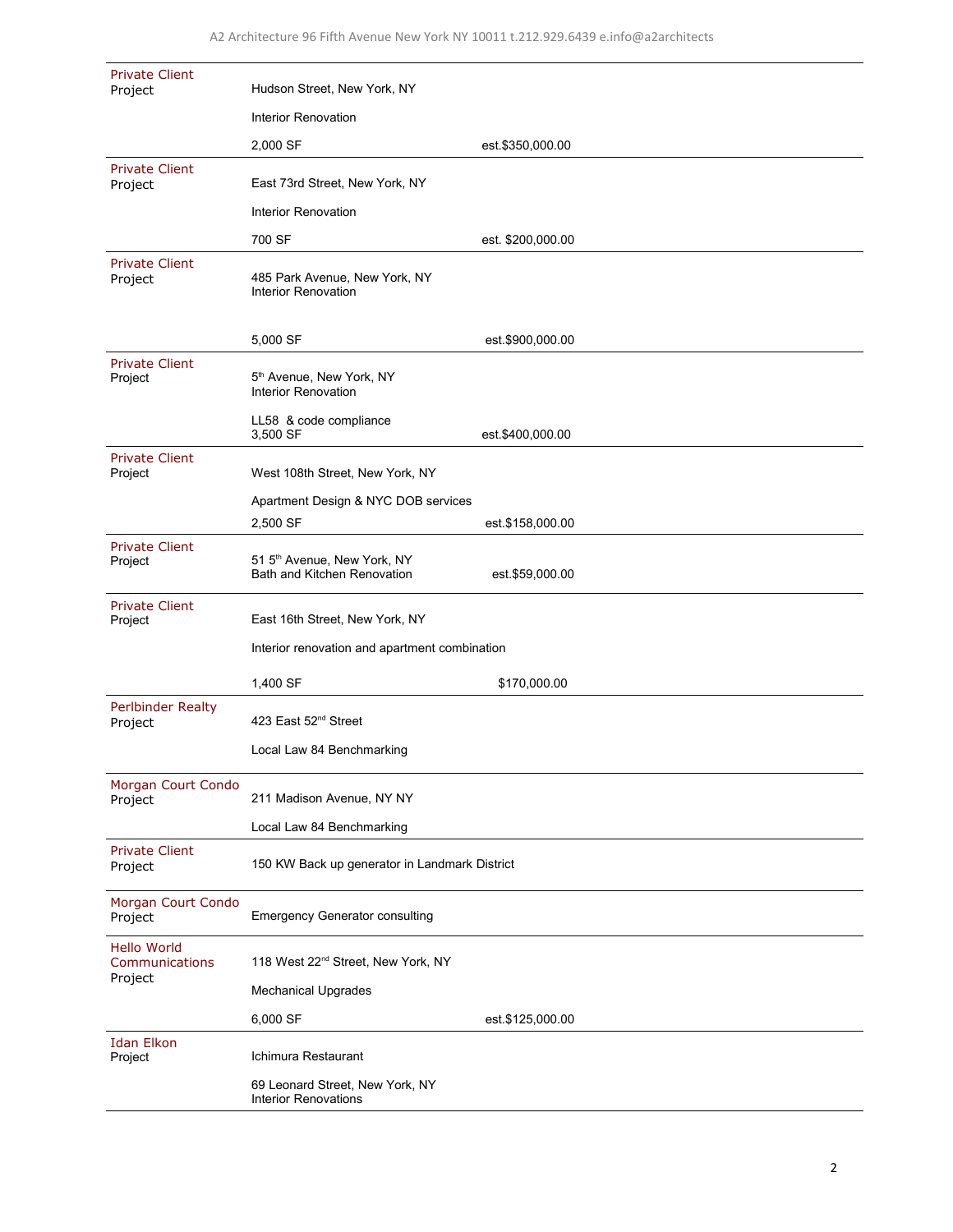| <b>Charlie Marshall</b><br>Project | Dianne & Elizabeth<br>644 10th Avenue, New York, NY                                                                                           |                     |  |  |
|------------------------------------|-----------------------------------------------------------------------------------------------------------------------------------------------|---------------------|--|--|
|                                    | Interior upgrades, sidewalk cafe                                                                                                              |                     |  |  |
| <b>Charlie Marshall</b><br>Project | The Marshall Restaurant<br>628 10th Avenue, New York, NY<br>Interior upgrades, sidewalk cafe                                                  |                     |  |  |
| <b>Biju Realty</b><br>Project      | West 92nd Street, New York, NY                                                                                                                |                     |  |  |
|                                    | <b>DHCR</b> applications                                                                                                                      |                     |  |  |
| <b>Biju Realty</b><br>Project      | West End Avenue, New York, NY<br>Penthouses design                                                                                            |                     |  |  |
|                                    | 6,200 SF                                                                                                                                      | est. \$3,500,000.00 |  |  |
| Roxborough Apts.<br>Project        | West 92nd Street, New York, NY<br>Penthouses design                                                                                           |                     |  |  |
|                                    | 9,000 SF                                                                                                                                      | est. \$4,500.000.00 |  |  |
| <b>Private Client</b><br>Project   | West 18th Street, New York, NY                                                                                                                |                     |  |  |
|                                    | <b>Zoning Analysis</b>                                                                                                                        |                     |  |  |
| <b>Private Client</b><br>Project   | Macon Street, Brooklyn, NY<br>NYC DOB Special Inspections                                                                                     |                     |  |  |
|                                    | 3,200 SF                                                                                                                                      | \$200,000.00        |  |  |
| <b>Yaakov Elkon</b><br>Project     | 30 Broad Street, New York, NY                                                                                                                 |                     |  |  |
|                                    | Commercial Office Interior Renovation                                                                                                         |                     |  |  |
|                                    | 5,200 SF                                                                                                                                      | \$370,000.00        |  |  |
| The Moinian Group<br>Project       | 10 West 18th Street, New York, NY                                                                                                             |                     |  |  |
|                                    | Mixed Use: New means of egress, new signage, new<br>stairs, sprinkler & lighting upgrades NYC DOB, NYC Loft<br>Board, LPC                     |                     |  |  |
|                                    | 22,276 SF                                                                                                                                     | \$135,500.00        |  |  |
| The Moinian Group<br>Project       | 12 East 18th Street, New York, NY<br>Multiple Dwelling: Sprinkler & lighting upgrades NYC DOB,                                                |                     |  |  |
|                                    | NYC Loft Board, LPC                                                                                                                           |                     |  |  |
|                                    | 10,000 SF                                                                                                                                     | \$36,900.00         |  |  |
| The Moinian Group<br>Project       | 147 West 24th Street, New York, NY<br>Office Renovations for code compliance                                                                  |                     |  |  |
|                                    | 15,500 SF                                                                                                                                     | \$128,560.00        |  |  |
| The Moinian Group<br>Project       | 29 West 17th Street, New York, NY<br>Mixed Use: New means of egress, new signage, new stairs,<br>new bulkhead, sprinkler & lighting upgrades. |                     |  |  |
|                                    | 22,150 SF                                                                                                                                     | \$237,190.00        |  |  |